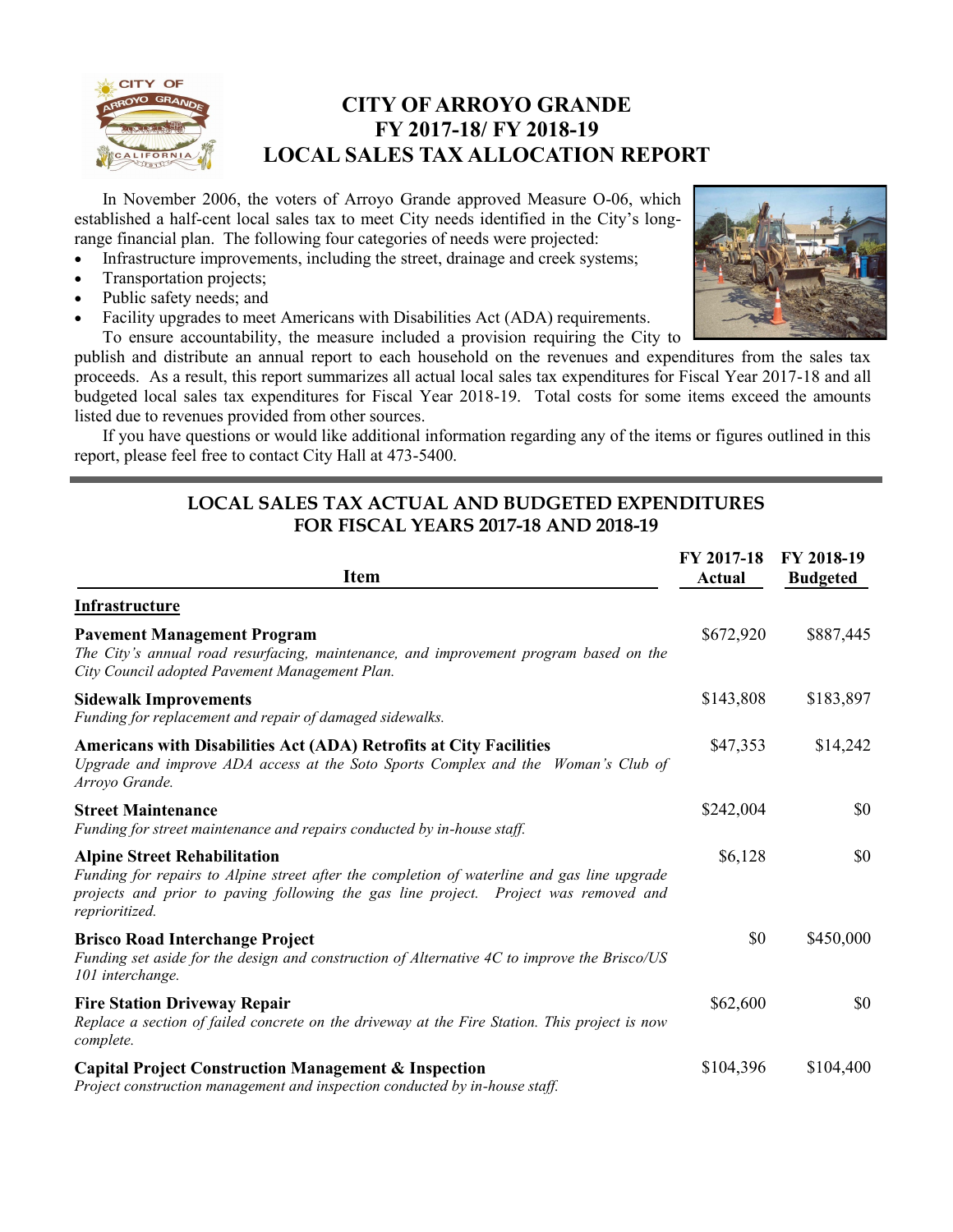### **LOCAL SALES TAX ACTUAL AND BUDGETED EXPENDITURES FOR FISCAL YEARS 2017-18 AND 2018-19 (CONTINUED)**

| <b>Item</b>                                                                                                                                                                                                                                                                                                                                                                                  | FY 2017-18<br>Actual | FY 2018-19<br><b>Budgeted</b> |
|----------------------------------------------------------------------------------------------------------------------------------------------------------------------------------------------------------------------------------------------------------------------------------------------------------------------------------------------------------------------------------------------|----------------------|-------------------------------|
| <b>Infrastructure (continued)</b>                                                                                                                                                                                                                                                                                                                                                            |                      |                               |
| <b>East Branch Streetscape</b><br>Funding leverages additional grant funds to construct the final section of the Village<br>Streetscape Project, extending improvements on East Branch Street from Mason Street to<br>The project includes installation of landscaped bulbouts, crosswalk<br>Paulding Circle.<br>enhancements, new street furniture, street trees, and ADA accessible ramps. | \$9,305              | \$118,566                     |
| <b>East Grand Ave Master Plan</b><br>Creation of a master plan for the East Grand Avenue corridor that will identify development<br>obstacles, opportunities and enhancements to encourage investment along the corridor.                                                                                                                                                                    | \$12,882             | \$25,118                      |
| <b>Drainage and Creek Preservation Projects</b><br>Funding for improvements and repairs to drainage infrastructure and enhancements to the<br>City's creek system.                                                                                                                                                                                                                           | \$0                  | \$53,500                      |
| <b>Retention Basin Maintenance</b><br>Maintenance of drainage retention basins conducted by in-house staff.                                                                                                                                                                                                                                                                                  | \$28,300             | \$0                           |
| <b>Open Channel Drainage Maintenance</b><br>Funding for the environmental review and permitting stage of a project to enhance and<br>improve the City's open channel drainage systems.                                                                                                                                                                                                       | \$485                | \$29,801                      |
| <b>Stormwater Annual Permit Program &amp; Stream Monitoring</b><br>Funding to implement State mandated maintenance activities, stream monitoring programs<br>and reporting requirements identified in the City's Stormwater Management Plan.                                                                                                                                                 | \$21,314             | \$25,000                      |
| <b>Corporation Yard Stormwater Compliance Plan Implementation</b><br>Funding to implement State mandated programs and improvements to the Corporation Yard<br>identified in the City's Stormwater Management Plan.                                                                                                                                                                           | \$1,682              | \$52,118                      |
| <b>Vard Loomis Drainage Improvements</b><br>Design and permitting for a creek bank stabilization project on Vard Loomis Lane adjacent to<br>Arroyo Grande Creek.                                                                                                                                                                                                                             | \$0                  | \$50,000                      |
| <b>Sierra/Hillcrest Drainage Improvements</b><br>Design and construction for project in the Sierra/Hillcrest neighborhood to address drainage<br>deficiencies.                                                                                                                                                                                                                               | \$12,015             | \$202,585                     |
| <b>Corrugated Metal Pipe Lining Huasna Road and Oro Drive</b><br>Design and construction for a project on Huasna Rd and Oro Drive to address a deteriorating<br>drainage pipe.                                                                                                                                                                                                               | \$725                | \$250,575                     |
| <b>Swinging Bridge Reinforcement</b><br>Repair, maintenance and reinforcement in order to extend the life and capacity of the bridge.                                                                                                                                                                                                                                                        | \$17,616             | \$500,625                     |
| <b>Traffic Way Bridge Improvements</b><br>Evaluation, design and construction to replace the Traffic Way Bridge over Arroyo Grande<br>Creek. The project is funded 88% by grants.                                                                                                                                                                                                            | \$0                  | \$72,705                      |
| <b>Bridge Preventative Maintenance Plan</b><br>Funding for the creation of a preventative maintenance plan for all City owned bridges.                                                                                                                                                                                                                                                       | \$0                  | \$15,400                      |
| <b>Vegetation Management Plan</b><br>Funding for the creation of a plan that will identify appropriate actions and frequency for<br>managing vegetation and the urban forest to appropriately address drainage and runoff<br>issues, mainly in Arroyo Grande Creek.                                                                                                                          | \$0                  | \$20,000                      |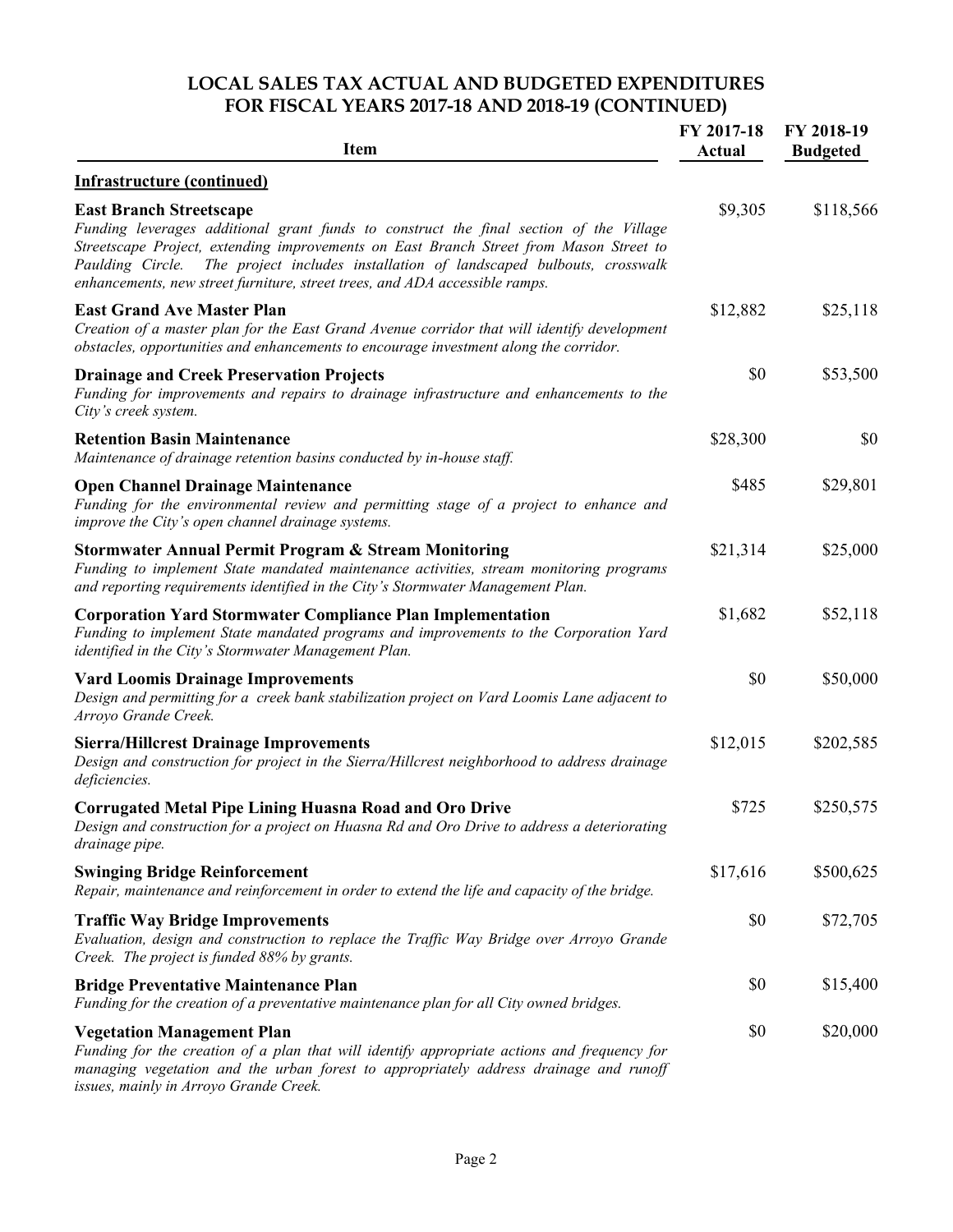#### **LOCAL SALES TAX ACTUAL AND BUDGETED EXPENDITURES FOR FISCAL YEARS 2017-18 AND 2018-19 (CONTINUED)**

| <b>Item</b>                                                                                                                                                                                                                                                                                                             | FY 2017-18<br><b>Actual</b> | FY 2018-19<br><b>Budgeted</b> |
|-------------------------------------------------------------------------------------------------------------------------------------------------------------------------------------------------------------------------------------------------------------------------------------------------------------------------|-----------------------------|-------------------------------|
| <b>Transportation</b>                                                                                                                                                                                                                                                                                                   |                             |                               |
| <b>Castillo Del Mar Extension</b><br>Construction, widening and drainage improvements to extend Castillo Del Mar Road from<br>Orchard Street to Valley Road.                                                                                                                                                            | \$0                         | \$193,075                     |
| <b>Fair Oaks/Orchard Rd Intersection Improvements</b><br>The project will address congestion and increase the level of service for vehicles, pedestrians<br>and bicycles at US 101/Fair Oaks/Orchard adjacent to the high school.                                                                                       | \$0                         | \$50,000                      |
| <b>Public Safety</b>                                                                                                                                                                                                                                                                                                    |                             |                               |
| <b>Five Cities Fire JPA</b><br>Costs associated with the City's participation in the Five Cities Fire Authority.                                                                                                                                                                                                        | \$169,300                   | \$463,800                     |
| <b>Narcotics Task Force</b><br>City's costs for participation in a countywide narcotics enforcement unit.                                                                                                                                                                                                               | \$24,600                    | \$24,600                      |
| <b>Senior Police Officer Position</b><br>Replacement of funding for detective position in order to address current workload.                                                                                                                                                                                            | \$186,600                   | \$192,200                     |
| <b>City Facilities</b>                                                                                                                                                                                                                                                                                                  |                             |                               |
| <b>Corporation Yard Upgrade</b><br>Upgrade and expansion of the Corporation Yard facilities, including construction of new<br>locker rooms, offices, painting, roof improvements, building exterior and parking areas. The<br>remainder of costs were paid for from the Water and Sewer Funds. The project is complete. | \$28,085                    | \$0                           |
| <b>City Hall Relocation</b><br>Annual financing costs for repayment of debt to purchase the City Hall property and building,<br>as well as implementation of a digital scanning system enabling the City to reduce file storage<br>in order to relocate operations within the space of the building.                    | \$24,919                    | \$20,000                      |
| Elm Street Park/Soto Sports Complex Master Plan<br>Funding for public outreach and to develop conceptual design plans for the Elm Street Park/<br>Soto Sports Complex including the Mark M. Millis Community Center.                                                                                                    | \$0                         | \$50,000                      |
| <b>Financial Management System</b><br>Funding to upgrade the financial management system which includes modules such as the<br>general ledger, accounts receivable, accounts payable, payroll, human resource management,<br>utility billing, purchasing and cashiering.                                                | \$0                         | \$100,000                     |
| <b>Mark M. Millis Street Community Center Upgrade/Replacement</b><br>Funding set aside for the eventual upgrade or replacement of the Mark M. Millis Community<br>Center.                                                                                                                                               | \$24,579                    | \$7,421                       |
| <b>Miscellaneous</b>                                                                                                                                                                                                                                                                                                    |                             |                               |
| <b>Sales Tax Administration and Mailing of Annual Report</b><br>Costs for sales tax consultant services, auditing services, preparation and mailing of this<br>report.                                                                                                                                                  | \$4,500                     | \$7,500                       |